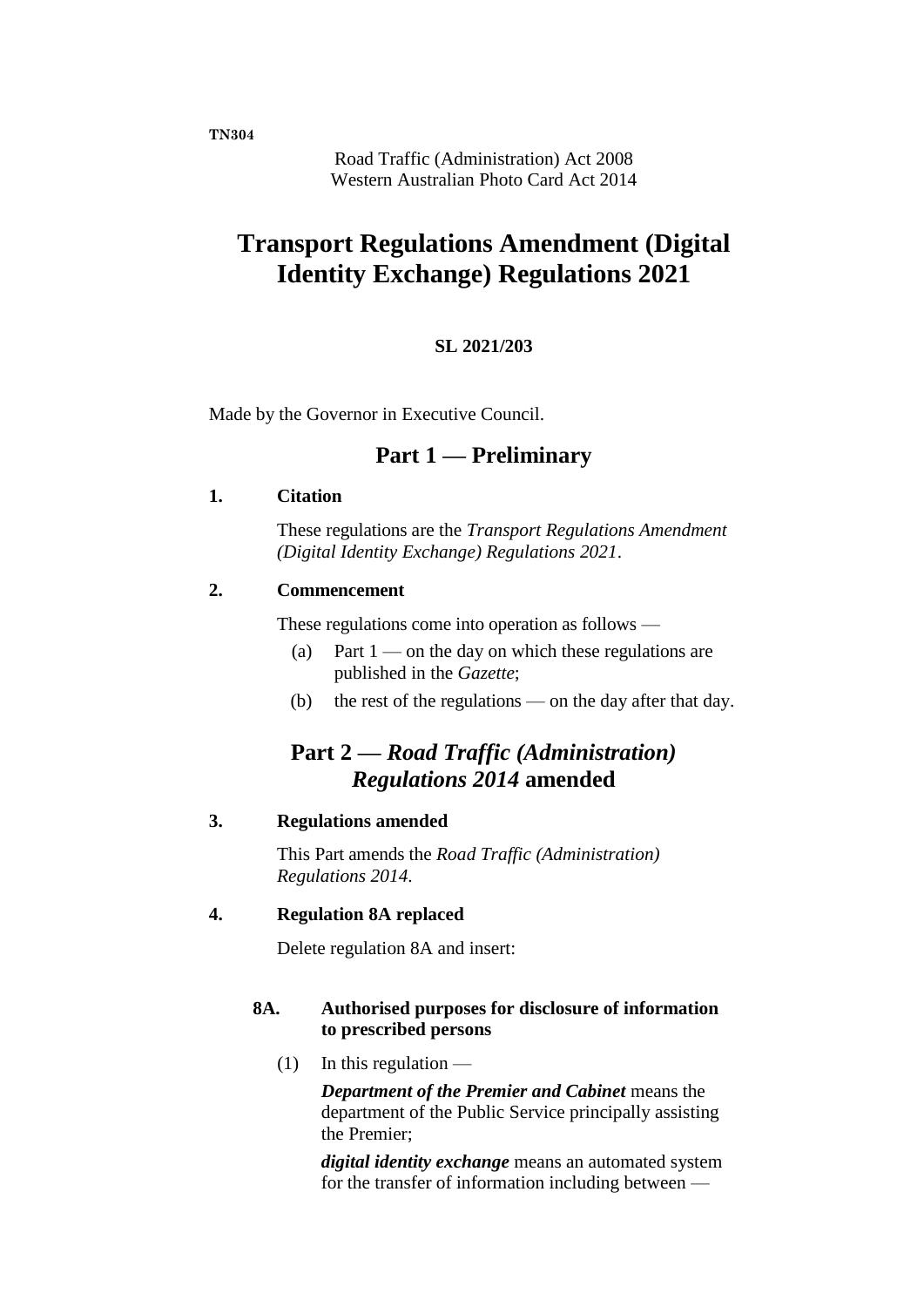- (a) a person seeking verification of information about a person; and
- (b) a person verifying the information mentioned in paragraph (a);

*relevant information*, of a person, means the following information in relation to the person from their permit information, driver's licence information or vehicle licence information —

- (a) name, including any previous names;
- (b) date of birth;
- (c) email address;
- (d) phone number;
- (e) the latest date and time that the information mentioned in paragraphs (a) to (d) was updated;

*relying chief executive officer* means a chief executive officer of an agency, as defined in the *Public Sector Management Act 1994* section 3(1), seeking verification of information about a person.

- (2) For paragraph (c) of the definition of *authorised purpose* in section 14(1), the following are purposes —
	- (a) in relation to the chief executive officer of the Department of the Premier and Cabinet, or a nominated employee, prescribed under regulation  $7(2)(q)$  — to verify and disclose a person's relevant information to a relying chief executive officer through a digital identity exchange;
	- (b) in relation to the Secretary of the Department of Home Affairs of the Commonwealth, prescribed under regulation  $7(2)(r)$  — to verify the authenticity of a driver's licence or learner's permit using the national Document Verification Service.

### **Part 3 —** *Western Australian Photo Card Regulations 2014* **amended**

#### **5. Regulations amended**

This Part amends the *Western Australian Photo Card Regulations 2014*.

#### **6. Regulation 10A replaced**

Delete regulation 10A and insert: